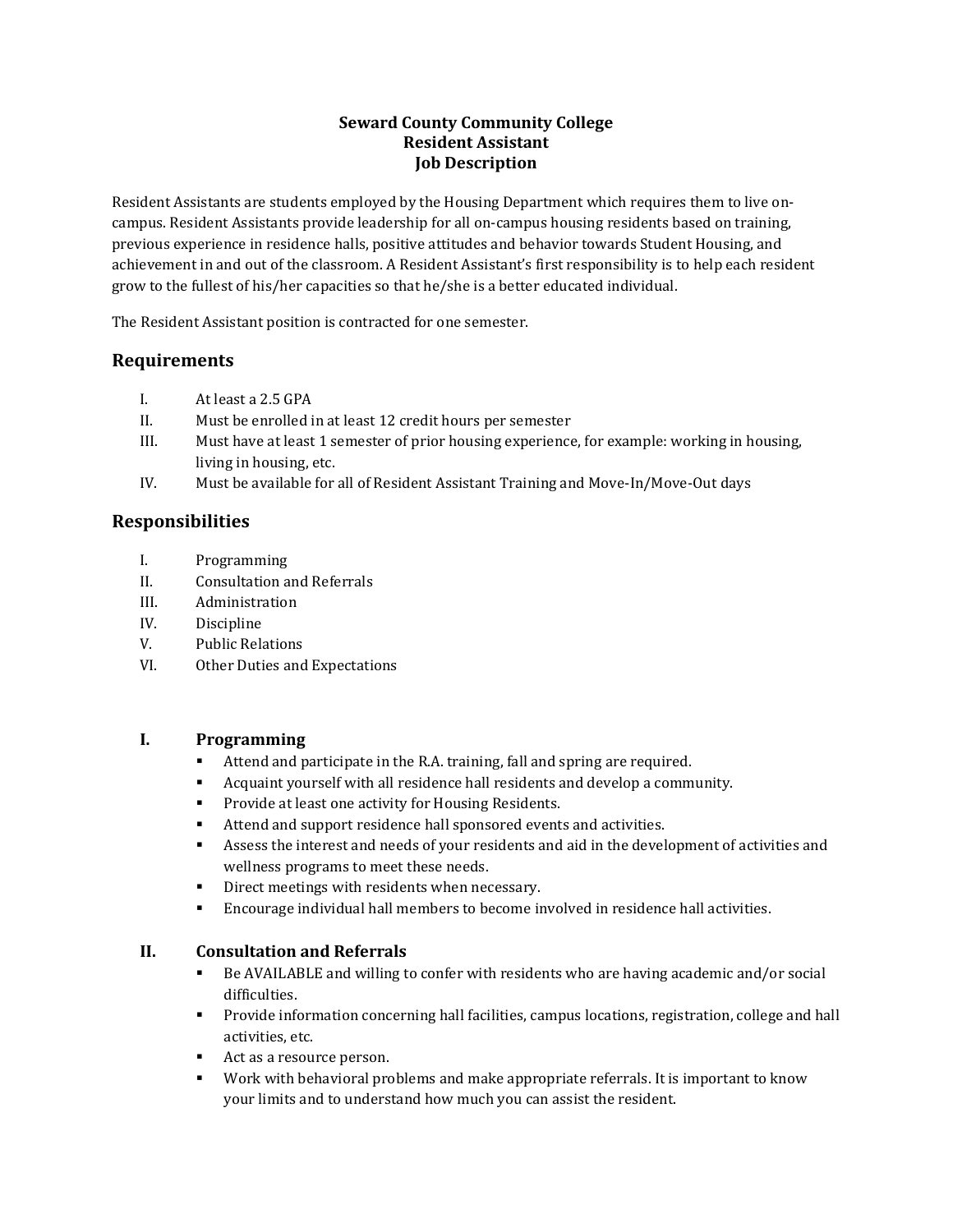Keep routine verbal and visual contact with each hall resident. You are serving as their Resident Assistant. Being visible means being available to your residents in the evening hours and on weekends even when you are not on duty. The residents should know the name and physical description of their R.A.

# **III. Administration**

- Assist in the check-in and check-out process at the opening and closing of each semester.<br>
Be on duty 24/7 anytime you are in the halls or on-campus and support other staff Report
- Be on duty 24/7 anytime you are in the halls or on-campus and support other staff. Report for duty at the assigned time and frequently make rounds throughout the building and outside areas.
- Attend staff meetings.
- Pick up and distribute mail anytime the Director or Assistant Director is not available to do so.
- Office duty includes sorting mail, delivering notes, answering the phone, checking out and keeping track of hall equipment, and other duties as assigned.

# **IV. Discipline**

- Know and follow campus housing regulations.
- **BE A POSITIVE ROLE MODEL.**
- Assist residents in following the regulations as set forth in the Student Housing Handbook.
- Help residents in individual growth toward self-discipline.
- Report behavior infractions to the Housing Director or Assistant Housing Director.
- **BE CONSISTENT IN ENFORCING THE POLICIES/REGULATIONS.**
- **Try to prevent poor behavior from happening.**

# **V. Public Relations**

- Act as a positive role model for residents in conduct, attitude, academics and involvement at all times in and out of the residence halls. (In other words, you are an R.A. 24 hours a day!)
- Accept special assignments with the Division of Student Services.
- Assist Admissions in giving tours if the Director or Assistant Director is not available.

# **VI. Other Expectations/Duties**

- No off campus jobs during R.A. employment, unless approved by the Director.
- Salary is room and board. This amount is credited to your student account.
- Make sure all housing buildings and surrounding areas are presentable at all times.
- Be on time and take your job seriously!
- Be flexible and willing to help out even when you are not actually scheduled to work.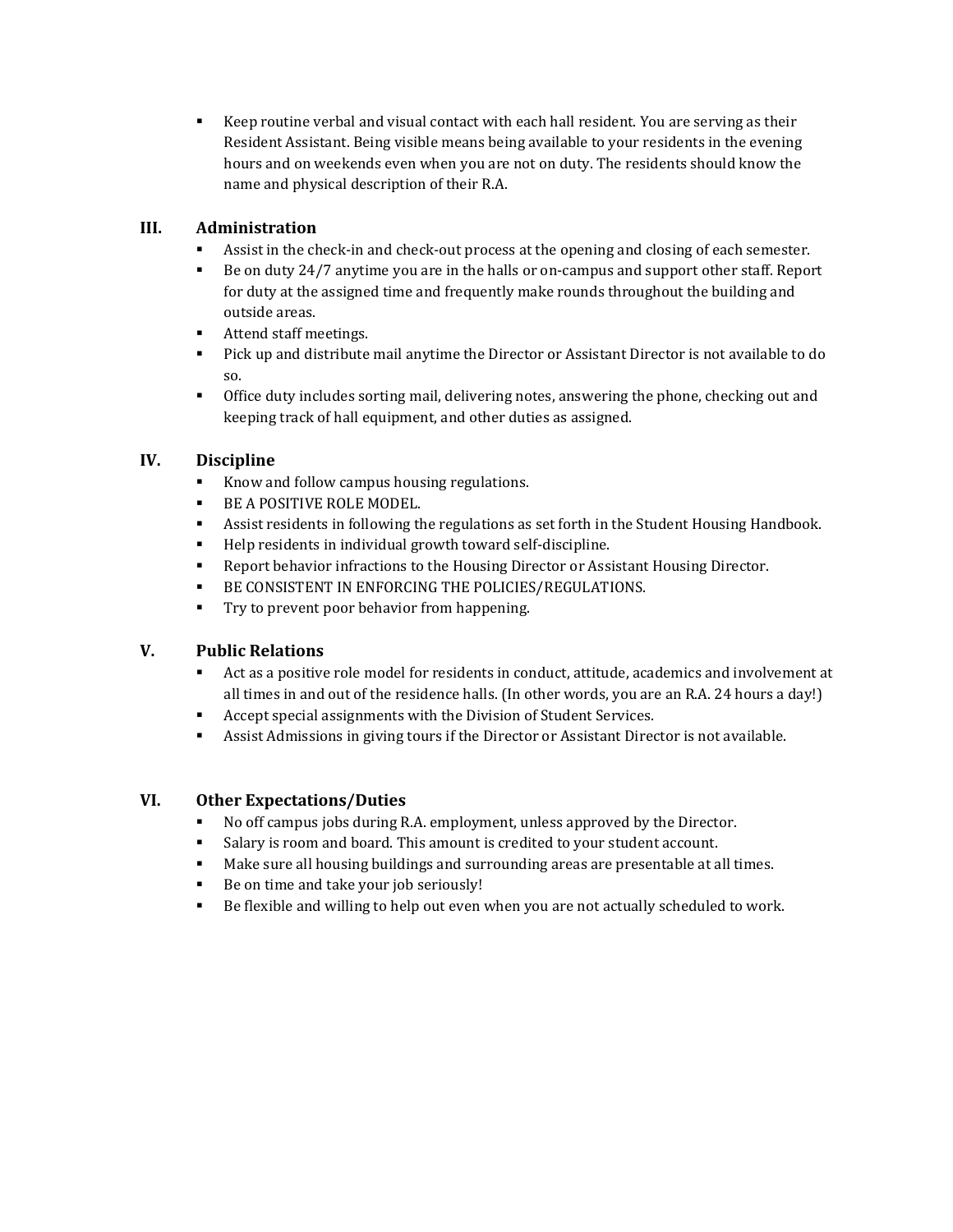# Seward County Community College APPLICATION FOR EMPLOYEMENT RESIDENT ASSISTANT

| <b>Position: Resident Assistant</b>                                                         |  |                                                                                  | <u>ID:____________________</u> |                |  |
|---------------------------------------------------------------------------------------------|--|----------------------------------------------------------------------------------|--------------------------------|----------------|--|
|                                                                                             |  |                                                                                  |                                |                |  |
|                                                                                             |  |                                                                                  |                                |                |  |
| (Street/Box)                                                                                |  | (City)                                                                           | (State)                        | (Zip Code)     |  |
|                                                                                             |  |                                                                                  |                                |                |  |
|                                                                                             |  |                                                                                  |                                |                |  |
| 1. Names of three persons, not relatives, who have known you for at least two years.        |  |                                                                                  |                                |                |  |
| (Name)                                                                                      |  | (Business & Position)                                                            |                                | (Phone Number) |  |
| (Name)                                                                                      |  | (Business & Position)                                                            |                                | (Phone Number) |  |
| (Name)                                                                                      |  | (Business & Position)                                                            |                                | (Phone Number) |  |
| 2. Employment data: List the names, addresses and phone numbers of your last two employers. |  |                                                                                  |                                |                |  |
|                                                                                             |  | ,我们也不会有什么。""我们的人,我们也不会有什么?""我们的人,我们也不会有什么?""我们的人,我们也不会有什么?""我们的人,我们也不会有什么?""我们的人 |                                |                |  |
| do not wish us to contact:                                                                  |  |                                                                                  |                                |                |  |
| 3. Membership, Interests: School activities, Honorary, Social, Athletic, Etc.               |  |                                                                                  |                                |                |  |
|                                                                                             |  |                                                                                  |                                |                |  |
|                                                                                             |  |                                                                                  |                                |                |  |
|                                                                                             |  |                                                                                  |                                |                |  |